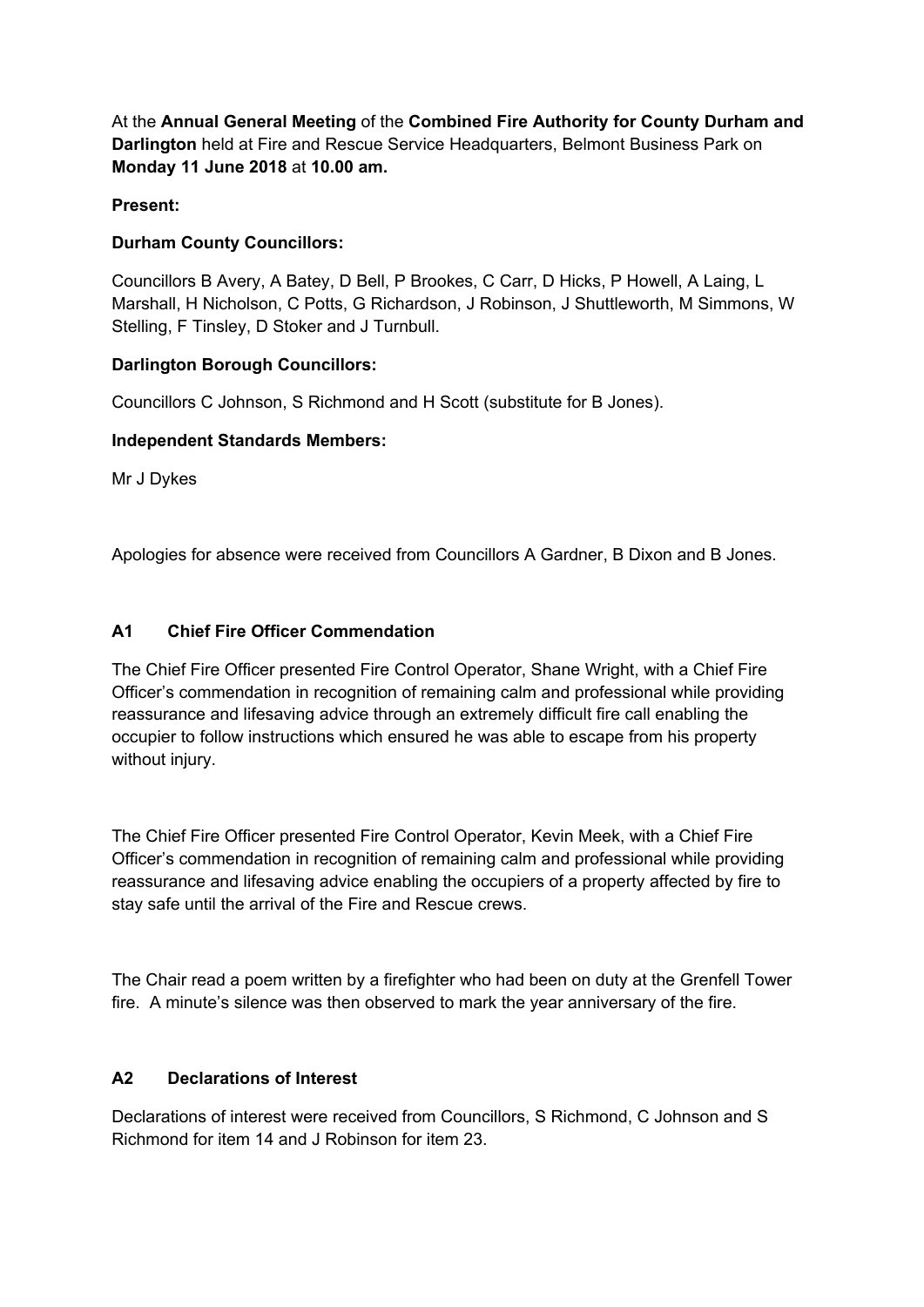# **A3 Appointment of Chairs and Committees**

The Authority considered a report of the Clerk which proposed the appointments of Chairs and Membership of Committees for 2018/19 (for copy see file of minutes).

## **Resolved:**

- (i) That the appointment of the chairs of the committees as set out in Appendix 1 be approved.
- (ii) That the political membership of the committees as set out in Appendix 2 be approved.
- (iii) That the Clerk to the Authority, in consultation with the Chair and Vice Chair and the appropriate Group Leader, be authorised to make any changes to the Committees that may arise during 2018/19.

# **A4 Representation on Other Bodies 2018/19**

The Authority considered a report of the Clerk which set out the proposed appointment of representatives on other bodies for 2018/19 (for copy see file of minutes).

### **Resolved:**

- (i) That the appointments to the Combined Fire Authority's other bodies as set out in Appendix 1 be approved.
- (ii) That the Clerk to the Authority, in consultation with the Chair and Vice Chair and the appropriate Group Leader, be authorised to make any changes to the appointments on other bodies that may arise during 2018/19.

# **A5 Appointment of Minority Party Spokesperson**

That Councillor J Shuttleworth be appointed as minority party spokesperson for the ensuing year.

# **A6 Minutes of the meeting held on 21 March 2018**

The minutes of the meeting held on 21 March 2018 were confirmed as a correct record and signed by the Chair (for copy see file of minutes).

# **A7 Notes of the Audit and Risk Committee**

The Authority considered a report of the Chair of the Audit and Risk Committee, which provided an update on the discussions at the meeting held on 22 May 2018 (for copy see file of minutes).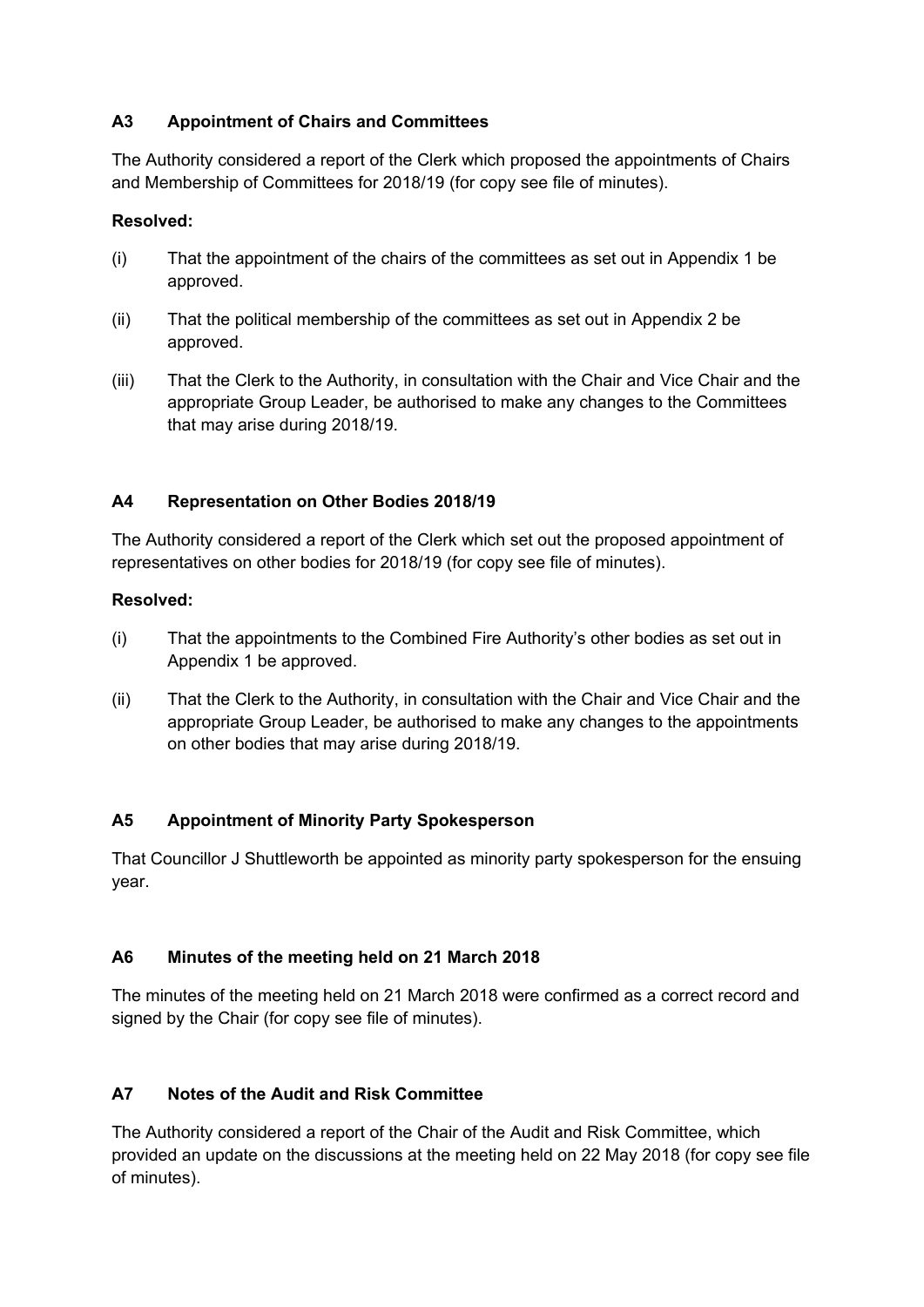The Chair of the Audit and Risk committee asked for the committee's thanks to be passed onto Cllr McGaun for serving on the committee.

## **A8 Combined Fire Authority Constitution**

The Authority considered a report of the Chief Fire Officer, Clerk and Treasurer which provided members with the suggested amendments to the Constitution. The Chief Fire Officer noted one further amendment suggested by the Clerk: "The Authority shall hold an Annual Meeting on a day and at a time to be fixed by the Authority in accordance with paragraph 1 of Schedule 12 to the Local Government Act 1972. The first item of business shall be the appointment of the Chair for the ensuing year (except where a Chair is appointed for a term longer than 1 year)." (for copy see file of minutes).

Members commented on the disposal value of assets. It was confirmed that £10k was the value at disposal of the assets rather than original purchase price.

### **Resolved:**

- (i) That the contents of the report and the Constitution be noted.
- (ii) The amended constitution was approved.

# **A9 Current Correspondence**

The Authority received an update from the Deputy Chief Fire Officer in relation to current correspondence received from government and other bodies relevant to the Authority and the status of each (for copy see file of minutes).

The Chair updated the meeting on a recent conference call that the Chief Fire Officer, Treasurer and himself had undertaken with the Fire Minister in relation to Demand and Risk.

### **A10 Member Champions**

The Authority considered a report of the Assistant Chief Fire Officer – Service Delivery which set out details of two new Member Champion roles and sought nominations for the individual roles for the forthcoming year (for copy see file of minutes).

### **Resolved:**

- (i) That the new Member Champion roles set out in the report be noted.
- (ii) That the expression of interest forms be submitted by 25 June be noted.
- (iii) That the Fire Authority will approve the Member Champions at the meeting on 17 July be noted.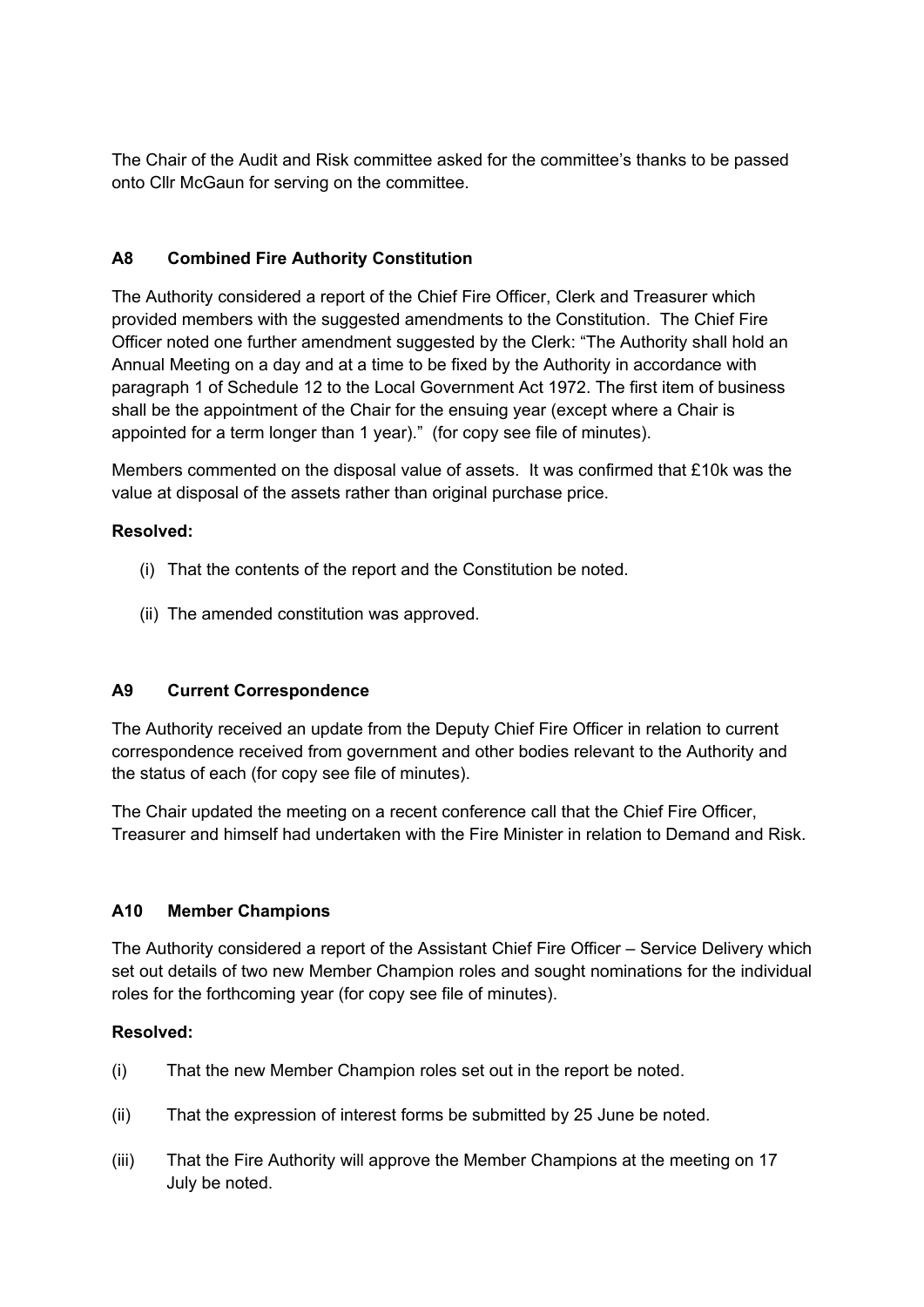The Chief Fire Officer gave the members an update on information that would be given to them prior to the HMICFRS inspection.

## **A11 Member's Attendance at Conference**

The Authority considered a report of the Chair which provided feedback from the recent Local Government Association (LGA) Fire Conference (for copy see file of minutes).

### **Resolved:**

That the contents of the report be noted.

# **A12 Combined Fire Authority Strategic Planning Day**

The Authority considered a report of the Assistant Chief Fire Officer – Service Support which set out the areas discussed at the CFA strategic planning day on 10 May 2018 (for copy see file of minutes).

The Chair thanked Cllr Lee for his contribution to the Authority and welcomed Cllr Johnson.

### **Resolved:**

That the contents of the report be noted.

# **A13 Service Leadership Team Structure**

The Authority considered a report of the Deputy Chief Fire Officer which outlined the Service Leadership Team (SLT) structure going forward following the retirement of the Deputy Chief Fire Officer (DCFO) and the resignation of the Area Manager – Training, Assets and Assurance.

Two AM vacancies had arisen and in line with the service policy, advertising nationally would take place. As part of the restructure the reporting lines for a number of roles had changed and therefore job titles needed to be reflective of those in other FRSs for equivalent positions (for copy see file of minutes).

# **Resolved:**

- (i) That the amended SLT structure was noted.
- (ii) That the intention to advertise nationally for an Area Managers ADC over the next few months was noted.
- (iii) That the amended job titles were approved.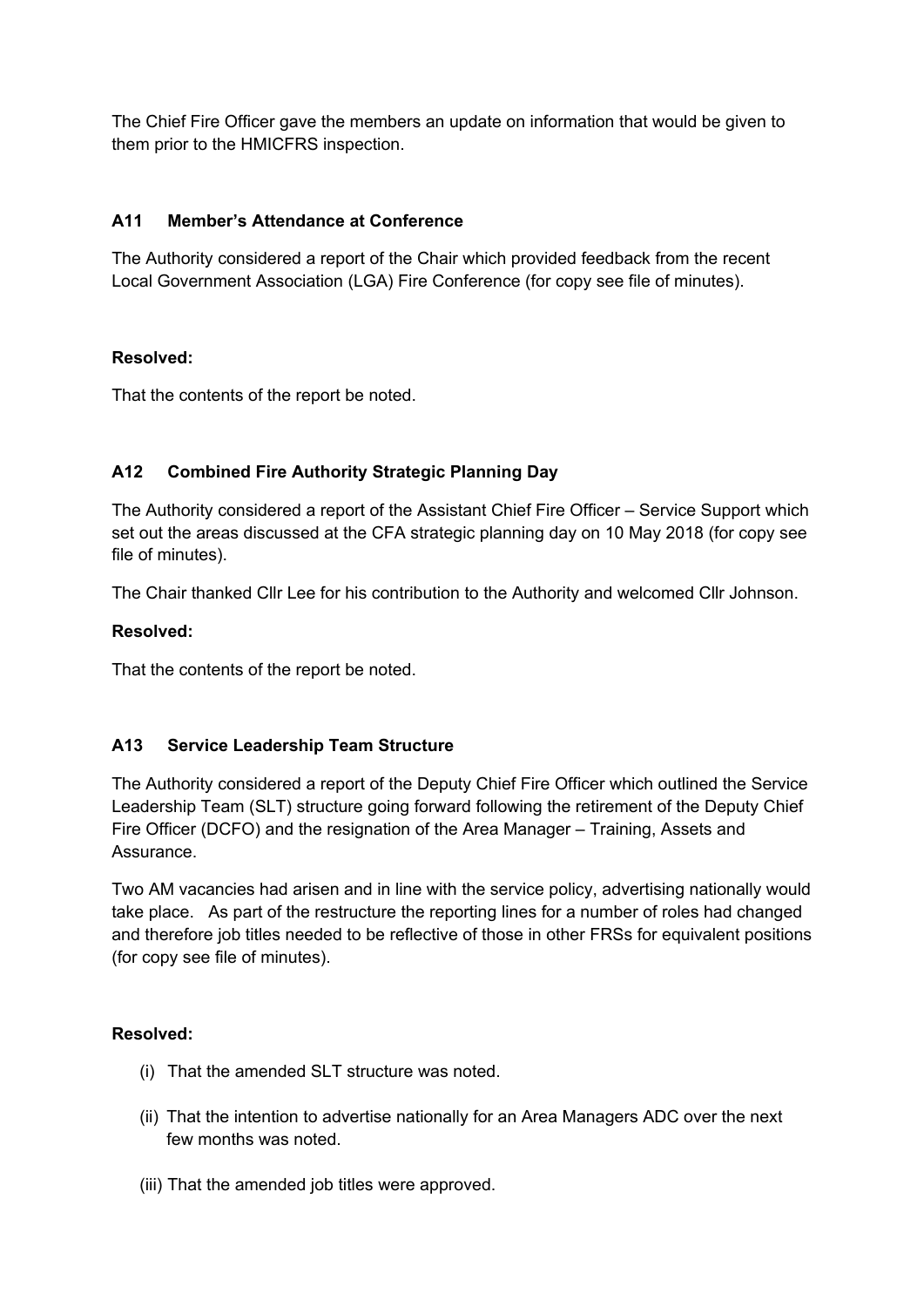### **A14 Contribution to Darlington Partnership**

The Authority considered a report of the Assistant Chief Fire Officer – Service Delivery which requested Members to consider the financial contribution to the One Darlington Partnership (for copy see file of minutes).

#### **Resolved:**

That the financial contribution to the One Darlington Partnership of £7,500 per annum for 2018/19 was approved.

### **A15 Membership of the Chief Fire Officers Association**

The Authority considered a report of the Chief Fire Officer which informed members of the amended invoicing procedure and seek approval for the continuation of the professional partnership with the Chief Fire Officers Association (CFOA) (for copy see file of minutes).

### **Resolved:**

- (i) That the amended process for invoicing from CFOA be noted.
- (ii) That the single invoice for 2018/19 be approved.
- (iii) That future decisions on membership of CFOA/NFCC be delegated to the CFO in consultation with the Treasurer.

### **A16 Fire and Rescue National Framework for England**

The Authority considered a report of the Assistant Chief Fire Officer – Service Support which informed members of the publication of the Fire and Rescue Framework for England and the associated implications for the CFA (for copy see file of minutes).

### **Resolved:**

- (i) That the report was noted.
- (ii) That the Publication of the Fire and Rescue National Framework for England 2018 document was noted.
- (iii) That the Gap Analysis and Action Plan was noted.
- (iv) That further reports to update progress would be received quarterly.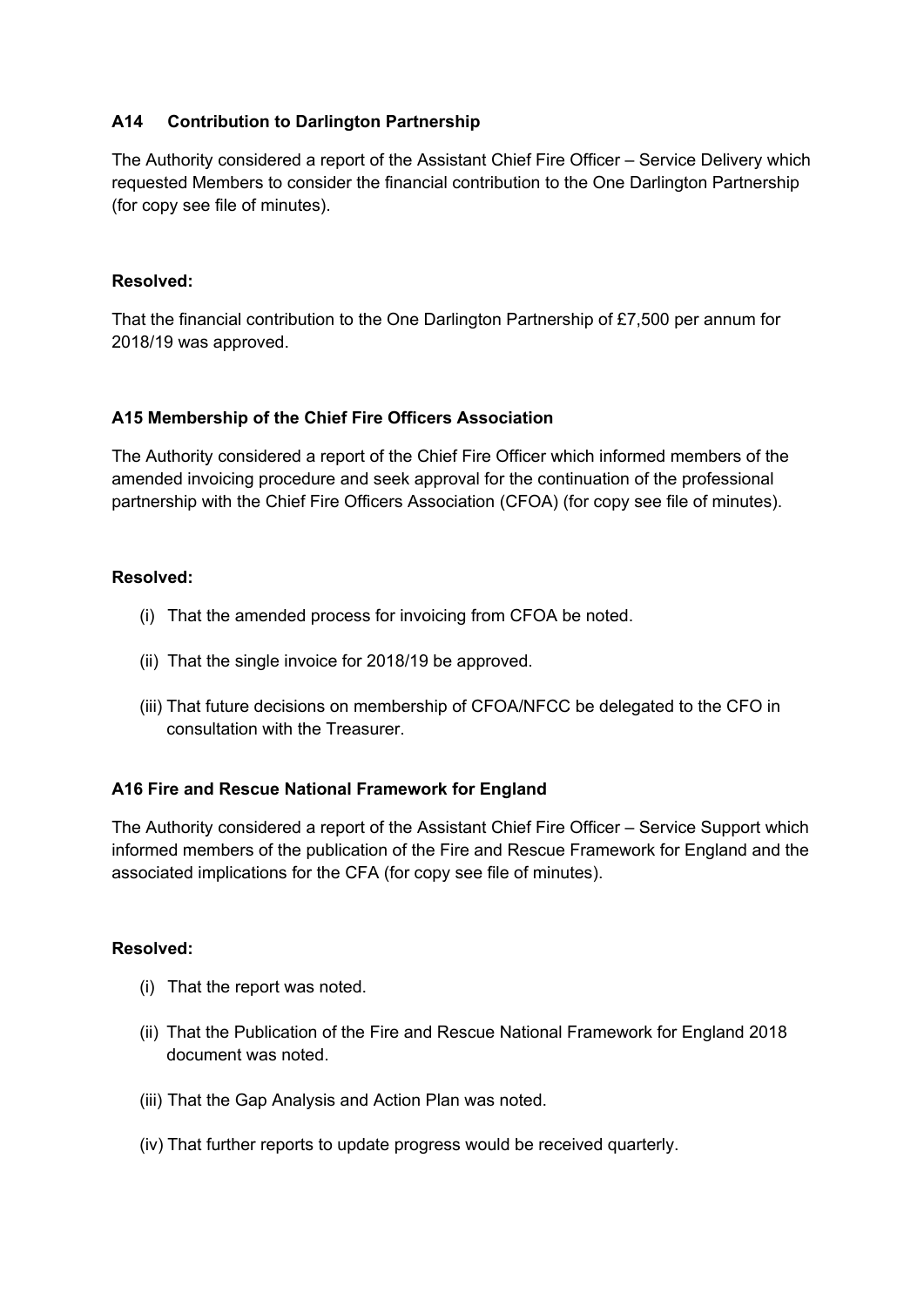# **A17 Emergency Services Mobile Communications Programme Update**

The Authority considered a report of the Deputy Chief Fire Officer which informed members with an update to the current position of the Emergency Services Mobile Communications Programme and following the Deputy Chief Fire Officers departure the new governance arrangements (for copy see file of minutes).

Members commented on the contingency plans, timescales and lobbying the treasury.

### **Resolved:**

That the contents of the report be noted.

# **A18 Donation of Equipment to Operation Florian**

The Authority considered a report of the Area Manager Training, Assets and Assurance which set out details of a proposal to make a donation to Operation Florian of decommissioned light portable pumps and positive pressure ventilation fans.

### **Resolved:**

- (i) That the contents of the report be noted.
- (ii) Supporting the charity, Operation Florian was agreed.

# **A19 AOB**

.

Cllr Marshall thanked fire service personnel for their involvement in Durham Pride.

Cllr Brooks asked for sponsorship for his British Legion cycle event.

The Deputy Chief Fire Officer noted the service bike ride that was taking place on Saturday 16 June in order to raise money for the Firefighters Charity.

The Vice Chair noted that an afternoon tea was taking place at Peterlee Fire Station on Friday 22 July and encouraged all to attend and purchase raffle tickets in order to raise money for the Chemotherapy Ward at Hartlepool Hospital.

The Chair thanked Mr Dykes for his contribution to the Fire Authority on his retirement as an Independent Member for the Authority.

The Chair thanked the Deputy Chief Fire Officer for his contribution to the Fire Authority over the last 9 years and his 30 years' service.

### **A20 Exclusion of the public**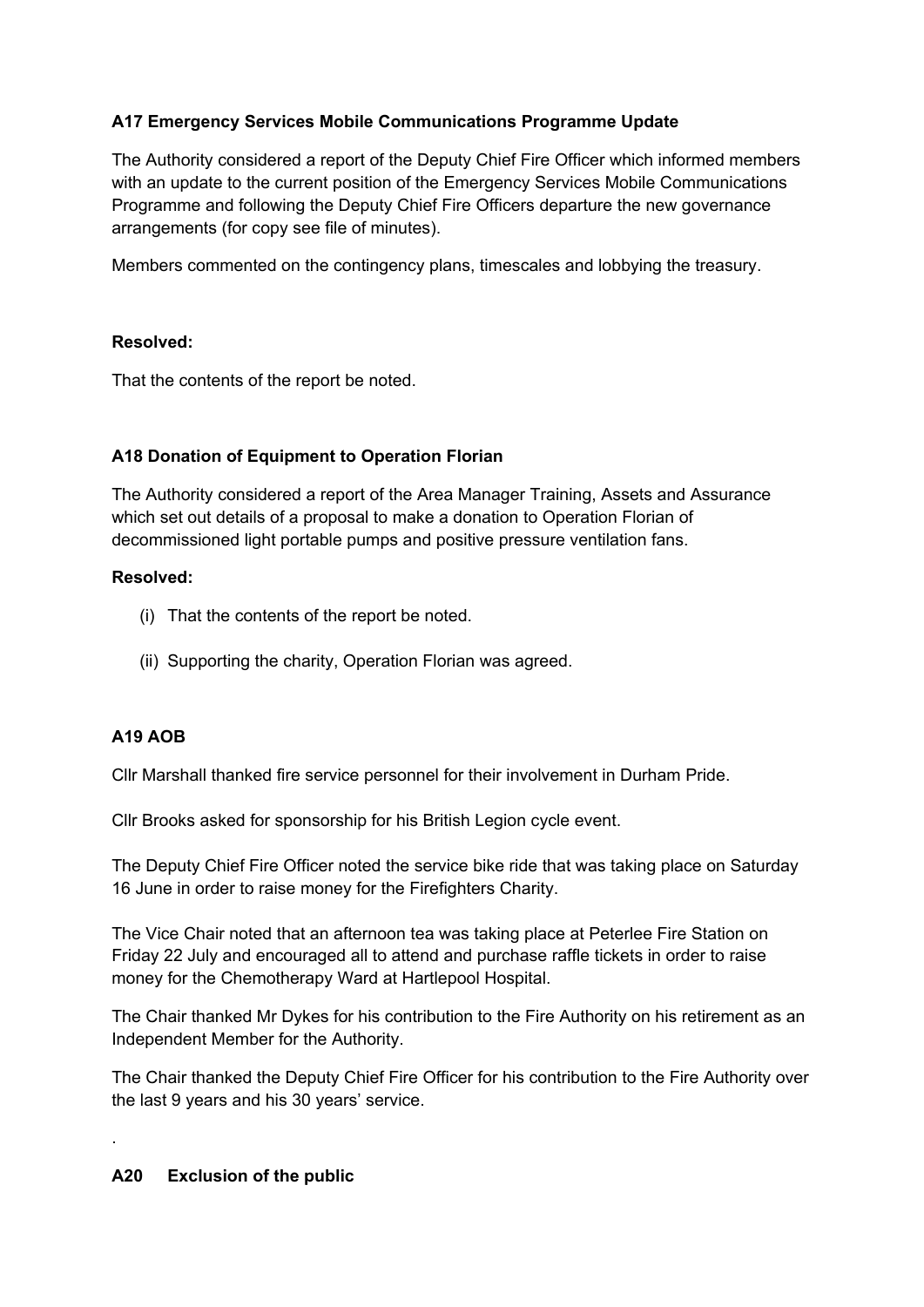That under Section 100A(4) of the Local Government Act 1972, the public be excluded from the meeting for the following items of business on the grounds that they involve the likely disclosure of exempt information as defined in paragraphs 3 and 4 of Part 1 of Schedule 12A to the said Act.

# **B21 Introduction of a Marauding Terrorist Firearms Attack Capability into County Durham and Darlington FRS**

The Authority considered a report of the Assistant Chief Fire Officer – Service Delivery which updated members on the introduction of the national resilience capability known as Marauding Terrorist Firearms Attack (MTFA).

### **Resolved:**

- (i) The go live date from MTFA was noted
- (ii) To receive updates on future awareness sessions were agreed

### **B22 Fire Fatality Presentation**

The Area Manager Emergency Response presented details of a fire incident at 35 Fines Road, Consett, DH8 6QS Terrace, Seaham on 15 April 2018 in which a gentleman sadly lost his life.

Members praised and asked for their thanks to be passed onto the crews involved.

### **Resolved:**

That the presentations be noted.

Assistant Chief Fire Officer – Service Support left the meeting for item B23.

# **B23 Request from Assistant Chief Fire Officer to be a member of a school governing body**

The Authority considered a report of the Chief Fire Officer which sought permission from the Authority for Assistant Chief Fire Officer – Service Support to become a local authority representative on the Governing Body of Sedgefield Community College.

### **Resolved:**

The request for the Assistant Chief Fire Officer – Service Support to become a local authority representative on the Governing Body of Sedgefield Community College was approved.